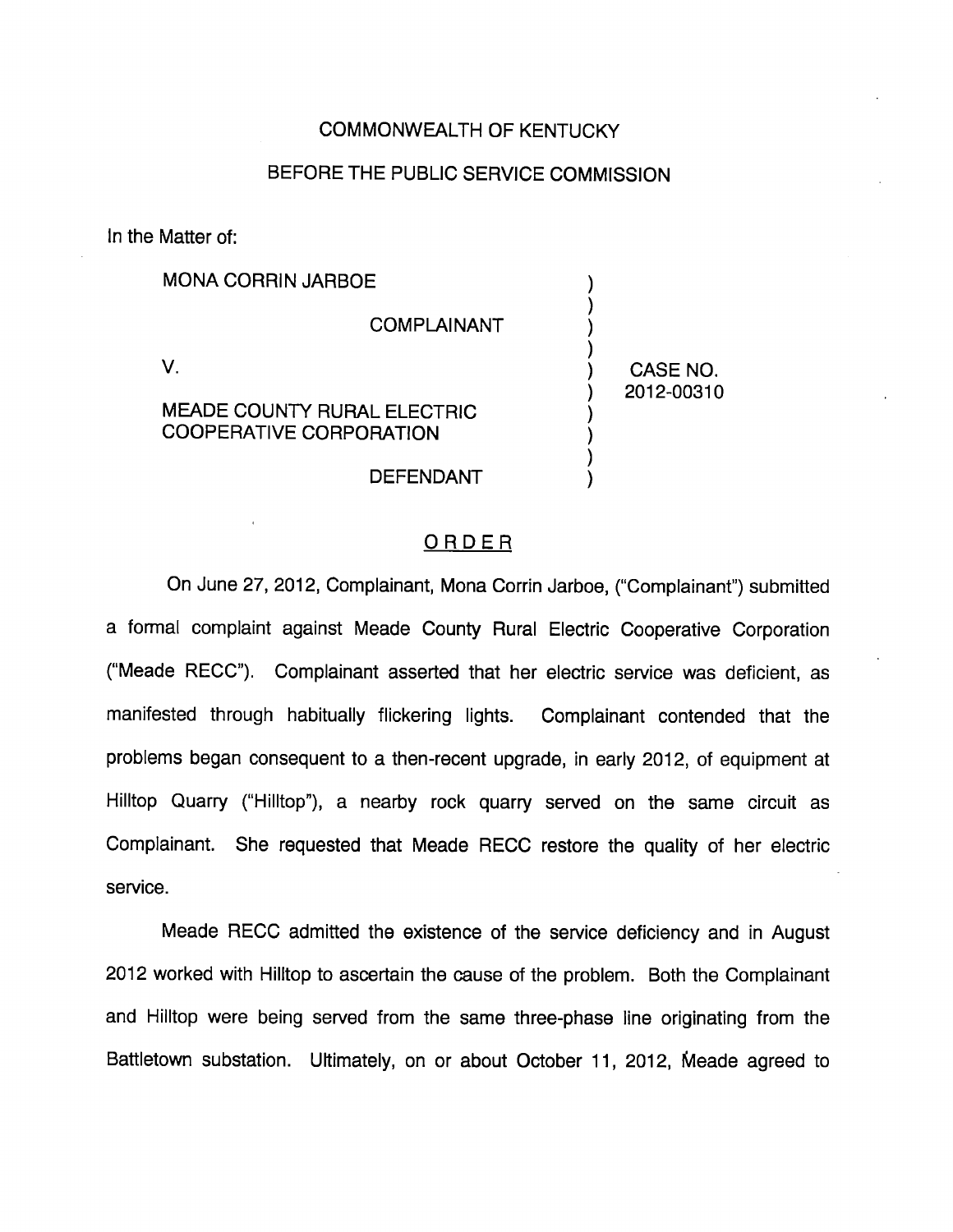construct a single-phase express circuit to serve Complainant and other customers by bypassing the rock quarry in an attempt to alleviate the then-ongoing deficiency. This express circuit was a new line that split off from the existing line shortly before reaching Hilltop. Meade REGG chose this option to serve Complainant due to its lower cost compared with constructing an entirely new single-phase line emanating from the Battletown substation. Hilltop agreed to pay the approximately \$80,000 cost of the new two-mile line, which was completed on December 28, 2012. In a status update filed after the new line was completed, Meade REGG stated that its voltage monitoring data showed significant improvement. However, Complainant indicated that while the new line segment dramatically reduced the flickering, it did not completely alleviate the issue.

At the Commission's direction, and on multiple occasions, Meade REGG installed recording devices at various line locations. Commission Staff also installed recording devices. The data, along with a Commission-prepared Complaint Investigative Report ("Investigative Repotf), was filed in the record on March 7, 2014. The Investigative Report, to which the parties were invited to submit comments, noted multiple instances wherein there were measurable voltage fluctuations.

Complainant did not submit comments to the Investigative Report. Meade REGG submitted comments to the Investigative Report wherein it admitted that there were several spikes in voltage during the recording period. However, it asserted that almost all of the fluctuations could be explained as having been caused by thunderstorms, birds on the line, or spikes from Meade RECC's power supplier. Big Rivers Electric Corporation. Accordingly, Meade REGG stated that outside of such natural events it

 $-2-$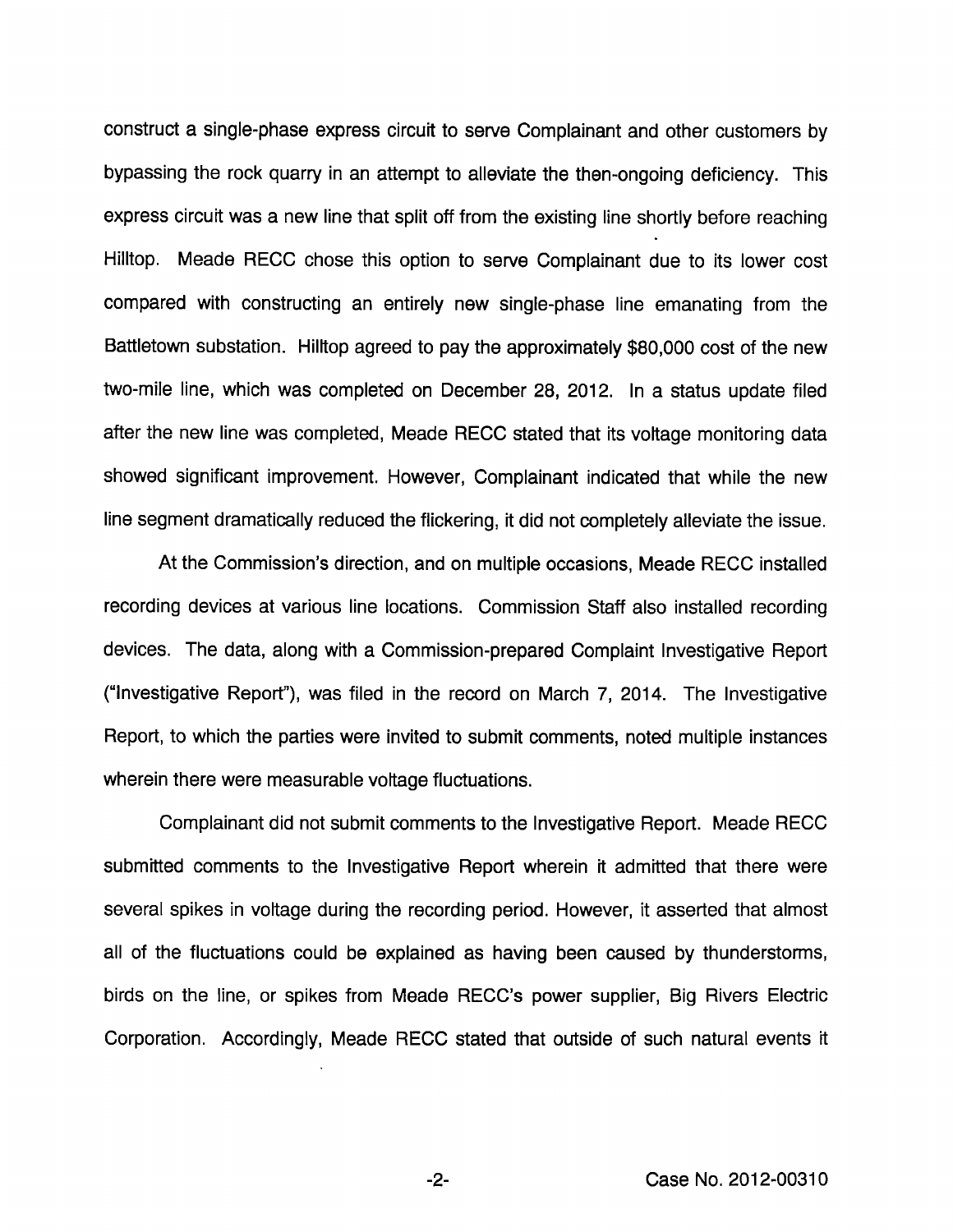was providing service in compliance with the voltage requirements set forth in 807 KAR 5:041, Section 6.

A hearing was subsequently scheduled to be held on August 14, 2014. On July 11, 2014, Meade RECC submitted a Motion for Summary Judgment. It argued that the construction of the express circuit satisfactorily alleviated the voltage issues for all affected members, including the Complainant. Meade RECC noted that the voltage at the Battletown substation has remained constant since the express circuit's construction. Meade RECC further pointed to its comments to the Investigative Report to support its argument that it is in compliance with all applicable voltage regulations and that any variances outside of the regulations may be attributable to external and uncontrollable events, such as weather.

Complainant did not respond to Meade RECC's motion.

Prior to the hearing, the Commission ordered Complainant to file a status update, witness list, and a summary of each witness's expected testimony. Meade RECC was also required to, and did, submit a summary of each witness's testimony. However, Complainant did not file any documents in compliance with the Commission Order. By Order entered August 7, 2014, the Commission again ordered Complainant to submit the aforesaid information and held that if the required documents were not filed, the hearing would be cancelled and the case taken under submission. Complainant did not tender any of the required documents, and as a result of Complainant's noncompliance with the Commission's Orders, the hearing was cancelled and the case was taken under submission. This matter is therefore ripe for adjudication.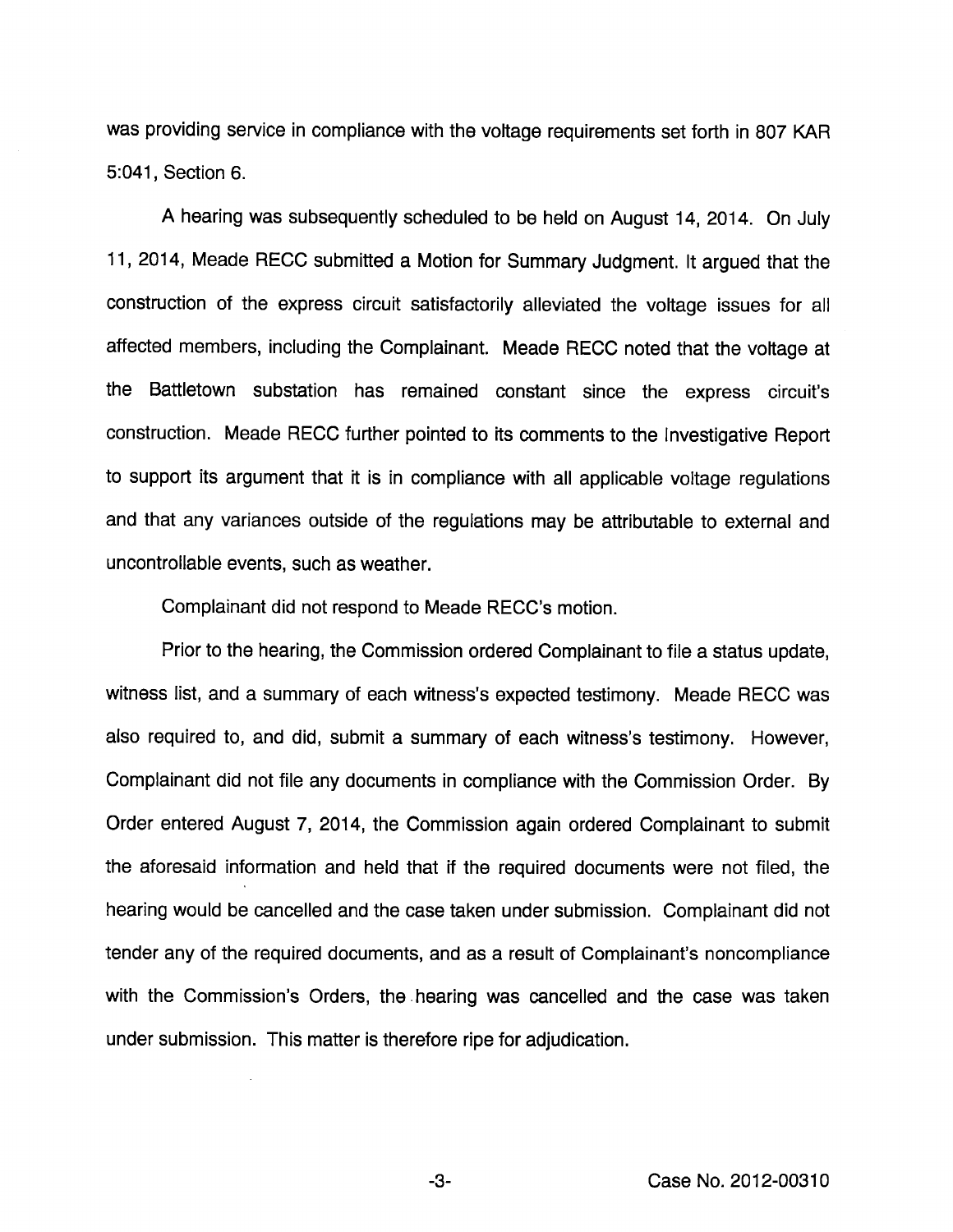Data in the record gathered by both Meade RECC and Commission Staff

indicates that occasional voltage fluctuations have continued since the installation of the

express circuit. Commission regulations pertaining to voltage variations state in part:

(a) For service rendered primarily for lighting purposes, variation in voltage between 5 p.m. and 11 p.m. shall not be more than five (5) percent plus or minus the nominal voltage adopted, and total variation of voltage from minimum to maximum shall not exceed six (6) percent of the nominal voltage.

 $\mathbf{r}$  ,  $\mathbf{r}$  ,

(c) Where utility distribution facilities supplying customers are reasonably adequate and of sufficient capacity to carry actual loads normally imposed, the utility may require that starting and operating characteristics of equipment on customer premises shall not cause an instantaneous voltage drop of more than four (4) percent of standard voltage nor cause objectionable flicker in other customer's lights. $<sup>1</sup>$ </sup>

Meade RECC has provided reasonable explanations for the documented voltage

sags. The record is devoid of any recent evidence that Meade RECC is not currently providing service in accordance with the Commission's voltage regulations. Complainant did not tender a response to the Investigative Report, a service deficiency log, or a response to Meade RECC's summary judgment motion, and did not participate in the May 14, 2014 Informai Conference, which was convened to discuss the thencurrent status of Complainant's electric service.

The record is repiete with charts and data gathered by both Commission Staff and Meade RECC.<sup>2</sup> The charts demonstrate a recurring pattern of voltage sags during

<sup>&#</sup>x27; 807 KAR 5:041, Section 6(2).

<sup>&</sup>lt;sup>2</sup> See, e.g., Meade RECC Comments to Staff Investigative Report (filed Mar. 27, 2014).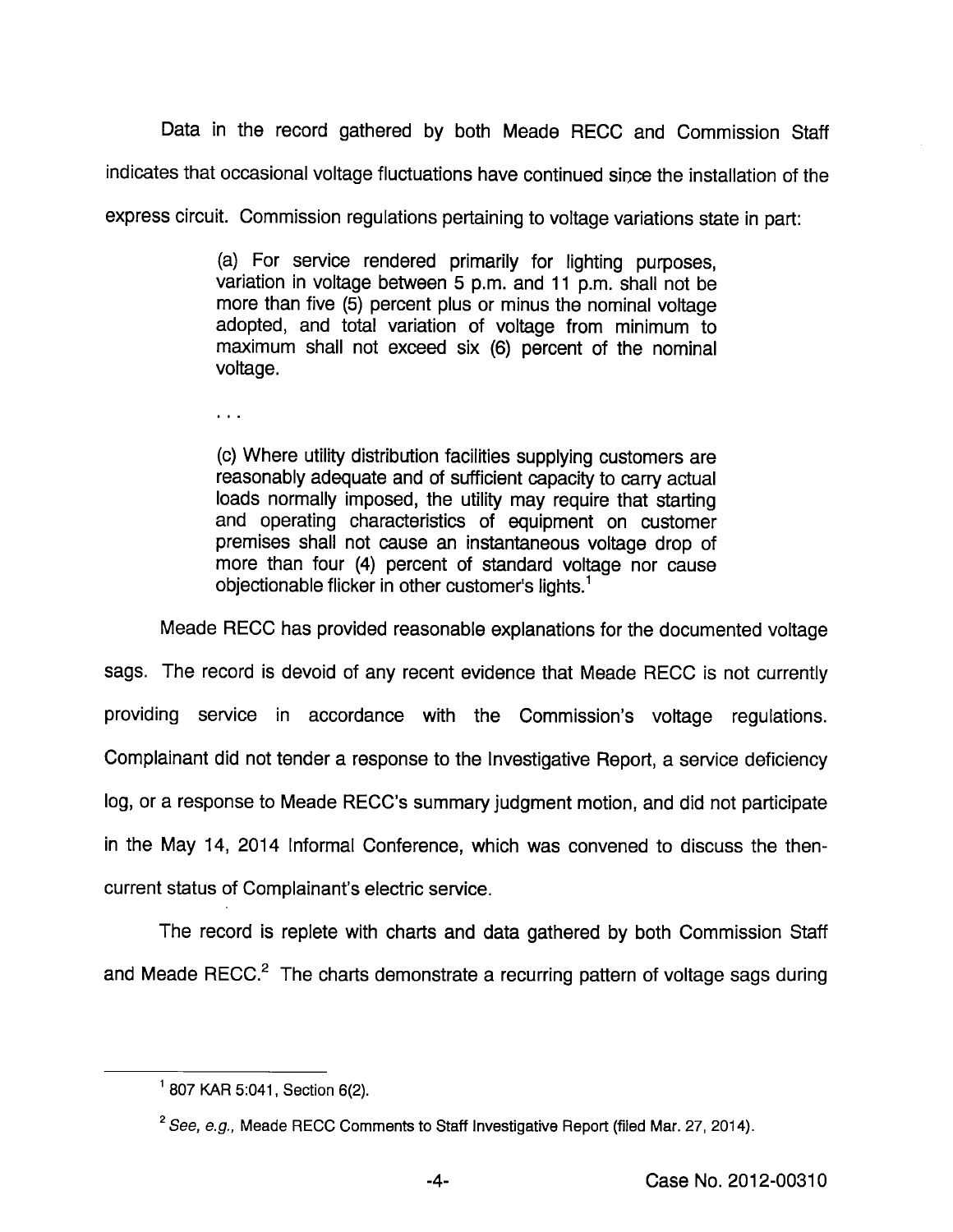the daytime hours. However, the sags are generally within the +/- 5 and 6 percent permissible ranges.

The Commission has provided Complainant ample opportunity to present some recent information regarding the existence of objectionable flicker and to refute Meade RECC's demonstration that the service issues have been alleviated. Meade RECC has demonstrated that the voltage fluctuations have significantly diminished following construction of the express circuit. It has further established that it is presently providing adequate service pursuant to 807 KAR 5:041, Section 6(2), and that any remaining inadequacies are predominantly the result of weather and natural acts beyond Meade RECC's control. Complainant has thus failed to carry her burden in proving that Meade is currently out of compliance with the voltage regulations or that she is currently experiencing objectionable flicker. Accordingly, the Commission finds that Meade RECC has satisfied the complaint and is currently in compliance with the voltage variance requirements set forth in 807 KAR 5:041, Section 6. Therefore, the Commission further finds that because Meade RECC has satisfied the complaint, its Motion for Summary Judgment should be denied as moot.

Accordingly, IT IS THEREFORE ORDERED that:

- 1. The Complaint of Mona Corrin Jarboe is dismissed as satisfied.
- 2. Meade RECC's Motion for Summary Judgment is denied as moot.

 $-5-$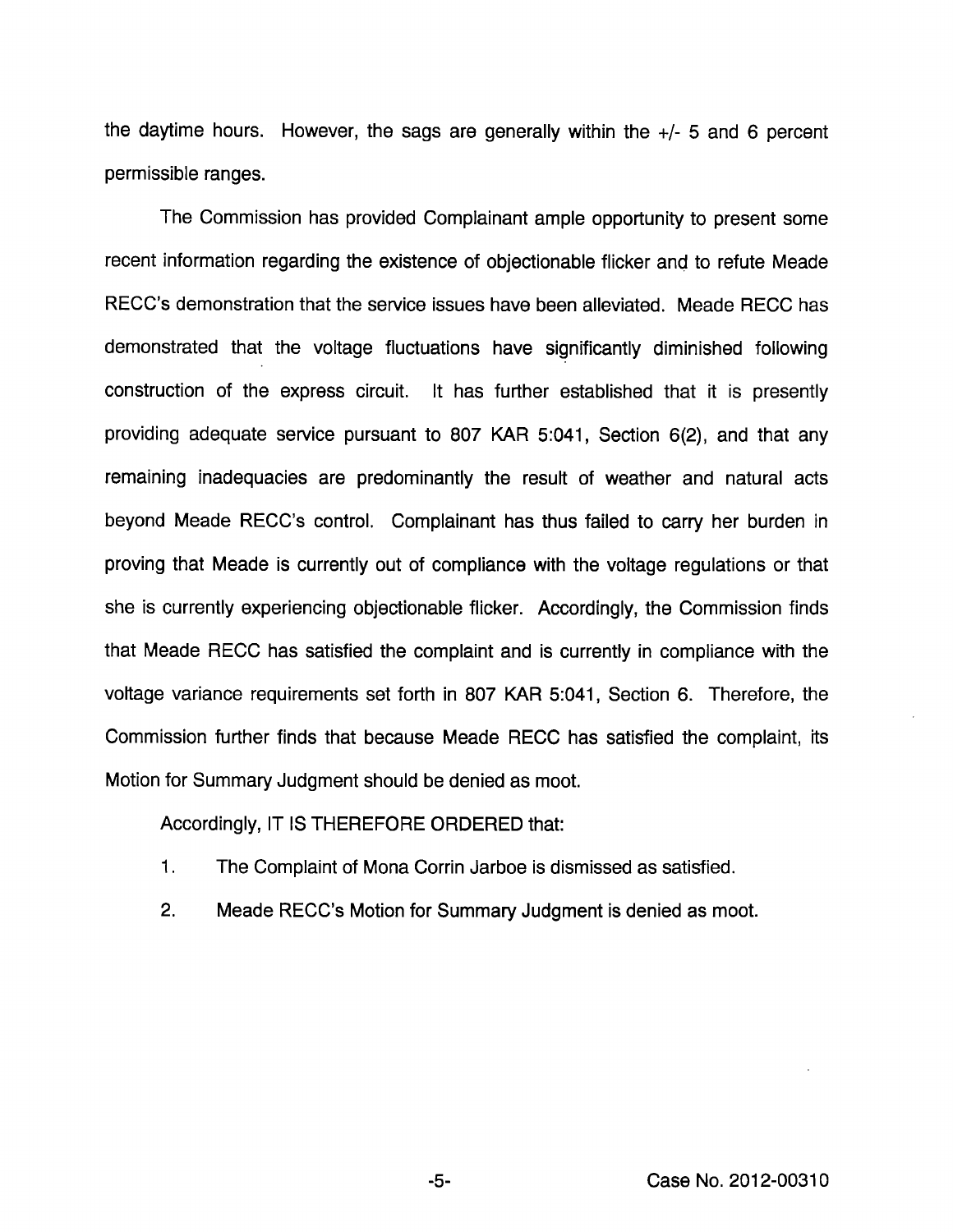By the Commission

| <b>ENTERED</b>                        |  |
|---------------------------------------|--|
| <b>JAN 3 0 2015</b>                   |  |
| KENTUCKY PUBLIC<br>SERVICE COMMISSION |  |

**ATTES** Executive Director V

Case No. 2012-00310